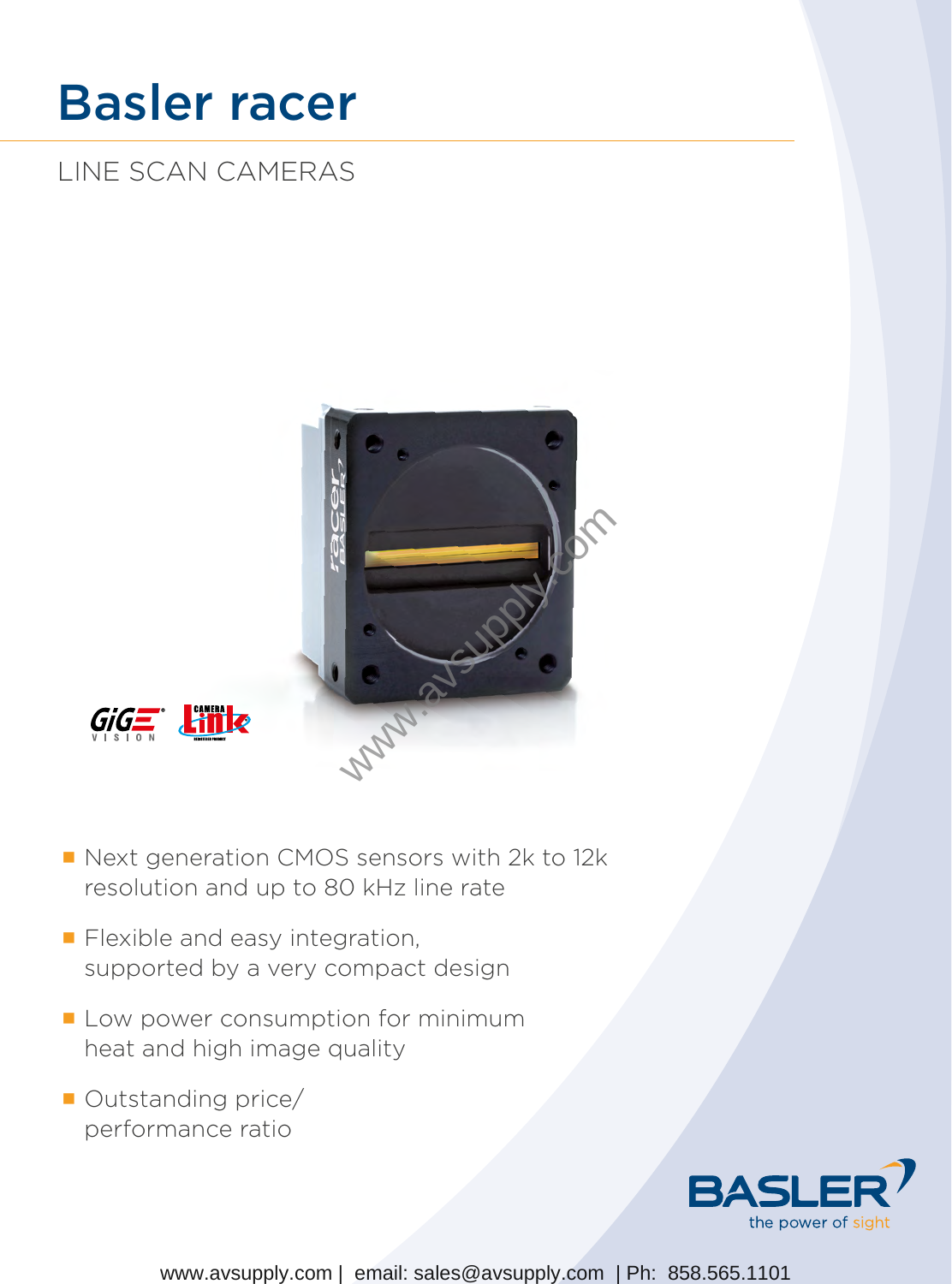### OVERVIEW

#### Excellent Image Quality and Attractive Price/Performance Ratio

The Basler racer family uses special CMOS line scan sensors. We have added both Gigabit Ethernet and Camera Link interfaces to create a flexible, state-ofthe-art technology package for the line scan market. With an outstanding price/performance ratio, this series is ideal for price-sensitive applications.

Basler racer cameras are an ideal fit for a variety of applications, including web inspection (wood, paper, foil, etc.), print inspection, surface inspection (printed circuit boards, flat panels and displays, semiconductors etc.), food inspection, document scanning, and postal sorting.

The Basler racer family features a GenICamcompliant API, and uses the latest drivers. With GUI-based software, users can easily set camera parameters, adjust image quality and control the cameras from a remote computer.

Also based on the GenICam standard, the Basler pylon driver package operates with all models of the racer series. It is available in a 32 and 64 bit version for Windows and Linux and has been proven in thousands of installations worldwide.

#### Your benefits include:

- Resolutions of 2k to 12k
- Line rates of up to 80 kHz
- Compact, rugged housing for easy integration
- $\blacksquare$  Low power consumption for minimum heat and high image quality
- Single cable solution with Power over Camera Link (PoCL)
- $\blacksquare$  Compatible with the newest vision industry standards
- Field-proven Basler pylon Camera Software Suite with both filter and performance drivers
- Outstanding price/performance ratio

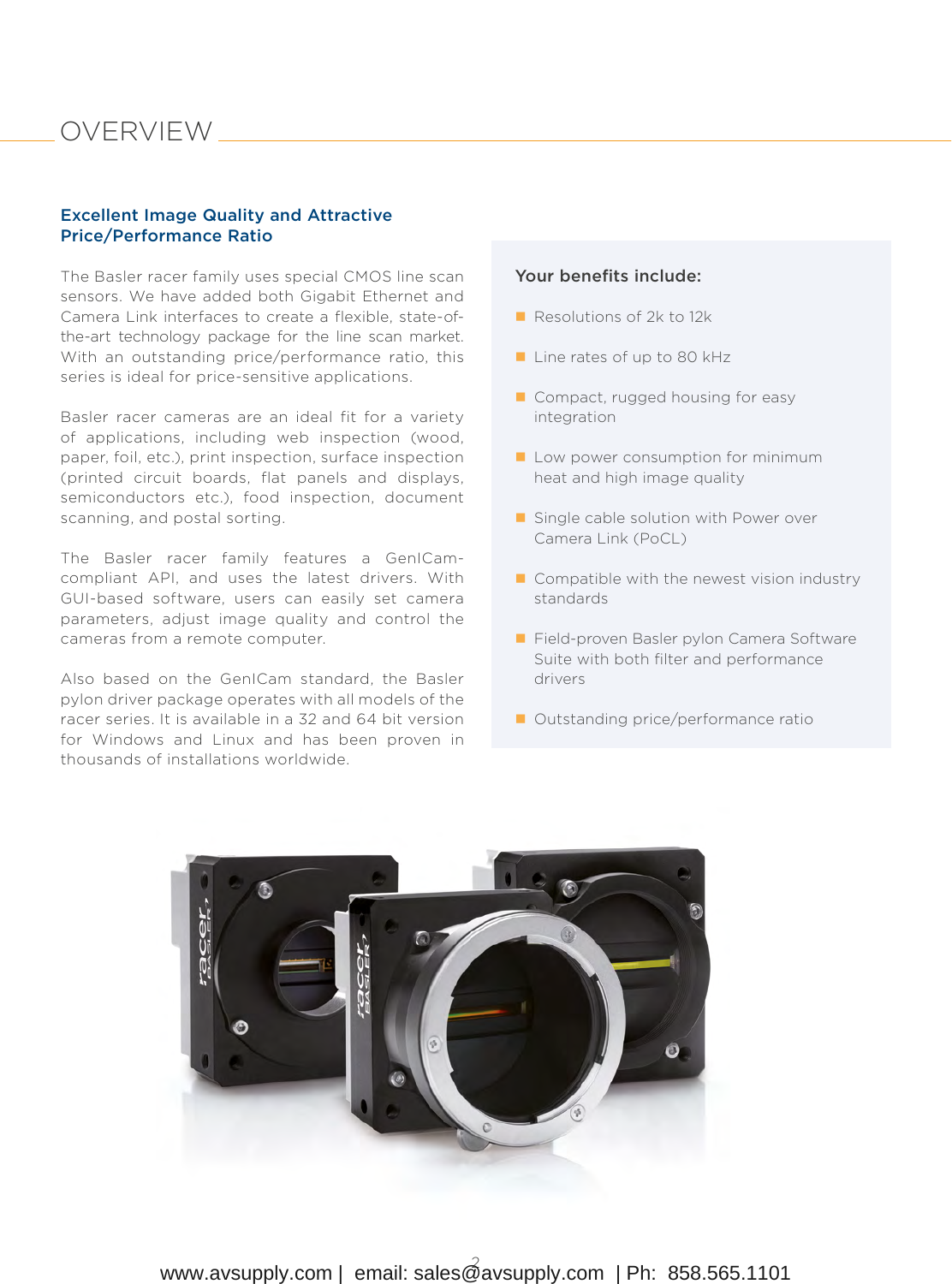### TECHNICAL DETAILS

| <b>Specifications</b> |
|-----------------------|
|-----------------------|



| <b>Basler racer</b>            |                                                                                                               | raL2048-48gm raL4096-24gm | raL6144-16gm             | raL8192-12gm                 | raL12288-8qm                       |  |  |  |  |
|--------------------------------|---------------------------------------------------------------------------------------------------------------|---------------------------|--------------------------|------------------------------|------------------------------------|--|--|--|--|
| <b>Camera</b>                  |                                                                                                               |                           |                          |                              |                                    |  |  |  |  |
| Resolution (H × V pixels)      | $2048 \times 1$                                                                                               | $4096 \times 1$           | $6144 \times 1$          | $8192 \times 1$              | $12288 \times 1$                   |  |  |  |  |
| Sensor                         | Awaiba DR-2k-7                                                                                                | Awaiba DR-4k-7            | Awaiba DR-6k-7           |                              | Awaiba DR-8k-3.5 Awaiba DR-12k-3.5 |  |  |  |  |
| Sensor Technology              | Linear CMOS                                                                                                   |                           |                          |                              |                                    |  |  |  |  |
| Pixel Size                     | $7 \mu m \times 7 \mu m$                                                                                      | $7 \mu m \times 7 \mu m$  | $7 \mu m \times 7 \mu m$ | $3.5 \mu m \times 3.5 \mu m$ | $3.5 \mu m \times 3.5 \mu m$       |  |  |  |  |
| Line Rate                      | 51 kHz                                                                                                        | 26 kHz                    | 17 kHz                   | 12 kHz                       | 8 kHz                              |  |  |  |  |
| Mono/Color                     | Mono                                                                                                          |                           |                          |                              |                                    |  |  |  |  |
| Video Output Format            | Mono 8, Mono 12, Mono 12 Packed, YUV 4:2:2 Packed, YUV 4:2:2 (YUYV) Packed                                    |                           |                          |                              |                                    |  |  |  |  |
| Interface                      | Gigabit Ethernet                                                                                              |                           |                          |                              |                                    |  |  |  |  |
| Pixel Bit Depth                | 8 or 12 bit                                                                                                   |                           |                          |                              |                                    |  |  |  |  |
| Gain                           | Digital max. 16x                                                                                              |                           |                          |                              |                                    |  |  |  |  |
| Synchronization                | Via external trigger, via software, or free-run                                                               |                           |                          |                              |                                    |  |  |  |  |
| <b>Exposure Control</b>        | Trigger width or timed                                                                                        |                           |                          |                              |                                    |  |  |  |  |
| Mechanical/Electrical          |                                                                                                               |                           |                          |                              |                                    |  |  |  |  |
| Housing Size (L × W × H)       | 36 mm × 56 mm × 62 mm                                                                                         |                           |                          |                              |                                    |  |  |  |  |
| Housing Temperature            | $0 °C - 60 °C$                                                                                                |                           |                          |                              |                                    |  |  |  |  |
| Lens Mount                     | Universal front module with screwable C, F or M42 (M42x0.75, M42x1) mount adapter<br>(available as accessory) |                           |                          |                              |                                    |  |  |  |  |
| Digital I/O                    | 3 in/2 out or direct encoder input                                                                            |                           |                          |                              |                                    |  |  |  |  |
| Power Requirements             | 12-24 VDC (±5%)                                                                                               |                           |                          |                              |                                    |  |  |  |  |
| Power Consumption<br>(typical) | 3W                                                                                                            | 4 W                       | 4.5 W                    | 5.5W                         | 6.5W                               |  |  |  |  |
| Weight (typical)               | ca. 240 g                                                                                                     |                           |                          |                              |                                    |  |  |  |  |
| Conformity                     | CE, UL, FCC, RoHS, IP30                                                                                       |                           |                          |                              |                                    |  |  |  |  |
| Software/Driver                |                                                                                                               |                           |                          |                              |                                    |  |  |  |  |
| Driver                         | Basler pylon Camera Software Suite or 3rd party GigE Vision Software                                          |                           |                          |                              |                                    |  |  |  |  |
| Operating System               | Windows, Linux, Mac OS X                                                                                      |                           |                          |                              |                                    |  |  |  |  |
| Conformity                     | GigE Vision, GenICam                                                                                          |                           |                          |                              |                                    |  |  |  |  |

Specifications are subject to change without prior notice.

Latest specifications and availability can be found on our *website [www.baslerweb.com/racer](http://www.baslerweb.com/racer)*. Please visit *[www.baslerweb.com/manuals](http://www.baslerweb.com/manuals)* for the detailed camera User's Manual and *[www.baslerweb.com/thirdparty](http://www.baslerweb.com/thirdparty)* for information on third party software.

#### Dimensions (in mm)



www.avsupply.com | email: sales@avsupply.com | Ph: 858.565.1101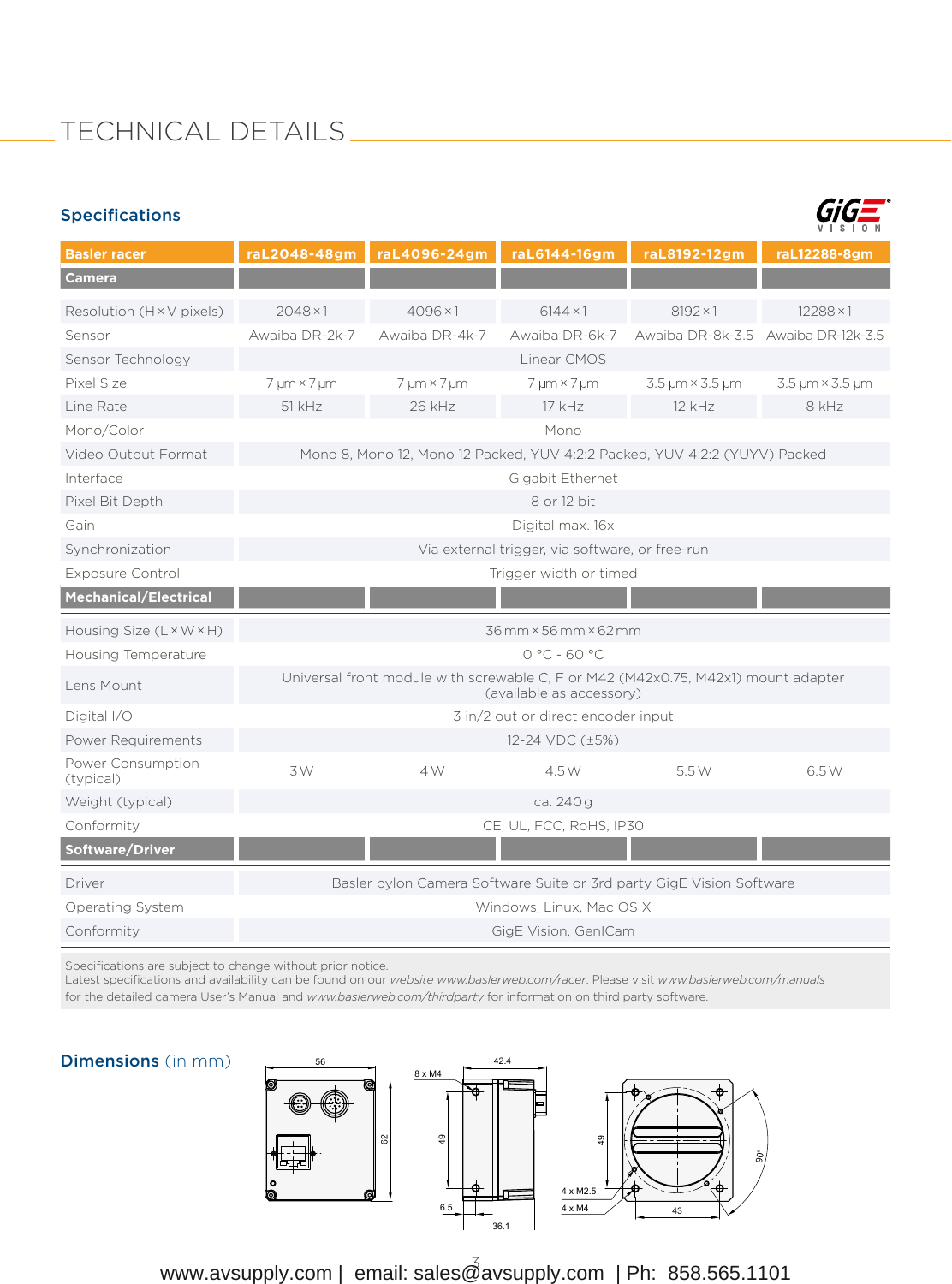## TECHNICAL DETAILS

#### Specifications



| <b>Basler racer</b>                  | raL2048-80km                                                                                                  | raL4096-80km                      | raL6144-80km             | raL8192-80km                 | raL12288-66km                      |  |  |  |  |
|--------------------------------------|---------------------------------------------------------------------------------------------------------------|-----------------------------------|--------------------------|------------------------------|------------------------------------|--|--|--|--|
| Camera                               |                                                                                                               |                                   |                          |                              |                                    |  |  |  |  |
| Resolution (H × V pixels)            | $2048 \times 1$                                                                                               | $4096 \times 1$                   | $6144 \times 1$          | $8192 \times 1$              | $12288 \times 1$                   |  |  |  |  |
| Sensor                               | Awaiba DR-2k-7                                                                                                | Awaiba DR-4k-7                    | Awaiba DR-6k-7           |                              | Awaiba DR-8k-3.5 Awaiba DR-12k-3.5 |  |  |  |  |
| Sensor Technology                    | Linear CMOS                                                                                                   |                                   |                          |                              |                                    |  |  |  |  |
| Pixel Size                           | 7 µm × 7 µm                                                                                                   | $7 \mu m \times 7 \mu m$          | $7 \mu m \times 7 \mu m$ | $3.5 \mu m \times 3.5 \mu m$ | $3.5 \mu m \times 3.5 \mu m$       |  |  |  |  |
| Line Rate                            | 80 kHz                                                                                                        | 80 kHz                            | 80 kHz                   | 80 kHz                       | 66 kHz                             |  |  |  |  |
| Mono/Color                           | Mono                                                                                                          |                                   |                          |                              |                                    |  |  |  |  |
| Video Output Format                  | Mono 8, Mono 10, Mono 12                                                                                      |                                   |                          |                              |                                    |  |  |  |  |
| Interface                            |                                                                                                               | Camera Link/PoCL Camera Link/PoCL | Camera Link              | Camera Link                  | Camera Link                        |  |  |  |  |
| Pixel Bit Depth                      | 8, 10 or 12 bit                                                                                               |                                   |                          |                              |                                    |  |  |  |  |
| Camera Link Clock                    | 32.5, 48, 65, 83.5 MHz                                                                                        |                                   |                          |                              |                                    |  |  |  |  |
| Gain                                 | Digital max. 16x                                                                                              |                                   |                          |                              |                                    |  |  |  |  |
| Synchronization                      | Via external trigger via Software or free-run                                                                 |                                   |                          |                              |                                    |  |  |  |  |
| <b>Exposure Control</b>              | Trigger width or timed                                                                                        |                                   |                          |                              |                                    |  |  |  |  |
| <b>Mechanical/Electrical</b>         |                                                                                                               |                                   |                          |                              |                                    |  |  |  |  |
| Housing Size $(L \times W \times H)$ | 34 mm × 56 mm × 62 mm                                                                                         |                                   |                          |                              |                                    |  |  |  |  |
| Housing Temperature                  | $0 °C - 60 °C$                                                                                                |                                   |                          |                              |                                    |  |  |  |  |
| Lens Mount                           | Universal front module with screwable C, F or M42 (M42x0.75, M42x1) mount adapter<br>(available as accessory) |                                   |                          |                              |                                    |  |  |  |  |
| Digital I/O                          | Via camera control signals (max. 4)                                                                           |                                   |                          |                              |                                    |  |  |  |  |
| Power Requirements                   | 12-24 VDC (±5%)                                                                                               |                                   |                          |                              |                                    |  |  |  |  |
| Power Consumption<br>(typical)       | 3W                                                                                                            | 4 W                               | 4.5 W                    | 5.5W                         | 6.5W                               |  |  |  |  |
| Weight (typical)                     | ca. 210 g                                                                                                     |                                   |                          |                              |                                    |  |  |  |  |
| Conformity                           | CE, UL, FCC, RoHS, IP30                                                                                       |                                   |                          |                              |                                    |  |  |  |  |
| Software/Driver                      |                                                                                                               |                                   |                          |                              |                                    |  |  |  |  |
| Driver                               | Basler pylon Camera Software Suite or 3rd party Software                                                      |                                   |                          |                              |                                    |  |  |  |  |
| API for Configuration                | Register API or Basler pylon C++ API                                                                          |                                   |                          |                              |                                    |  |  |  |  |
| Conformity                           | GenICam, Camera Link                                                                                          |                                   |                          |                              |                                    |  |  |  |  |

Specifications are subject to change without prior notice.

Latest specifications and availability can be found on our *website [www.baslerweb.com/racer](http://www.baslerweb.com/racer)*. Please visit *[www.baslerweb.com/manuals](http://www.baslerweb.com/manuals)* for the detailed camera User's Manual and *[www.baslerweb.com/thirdparty](http://www.baslerweb.com/thirdparty)* for information on third party software.

#### Dimensions (in mm)



www.avsupply.com | email: sales@avsupply.com | Ph: 858.565.1101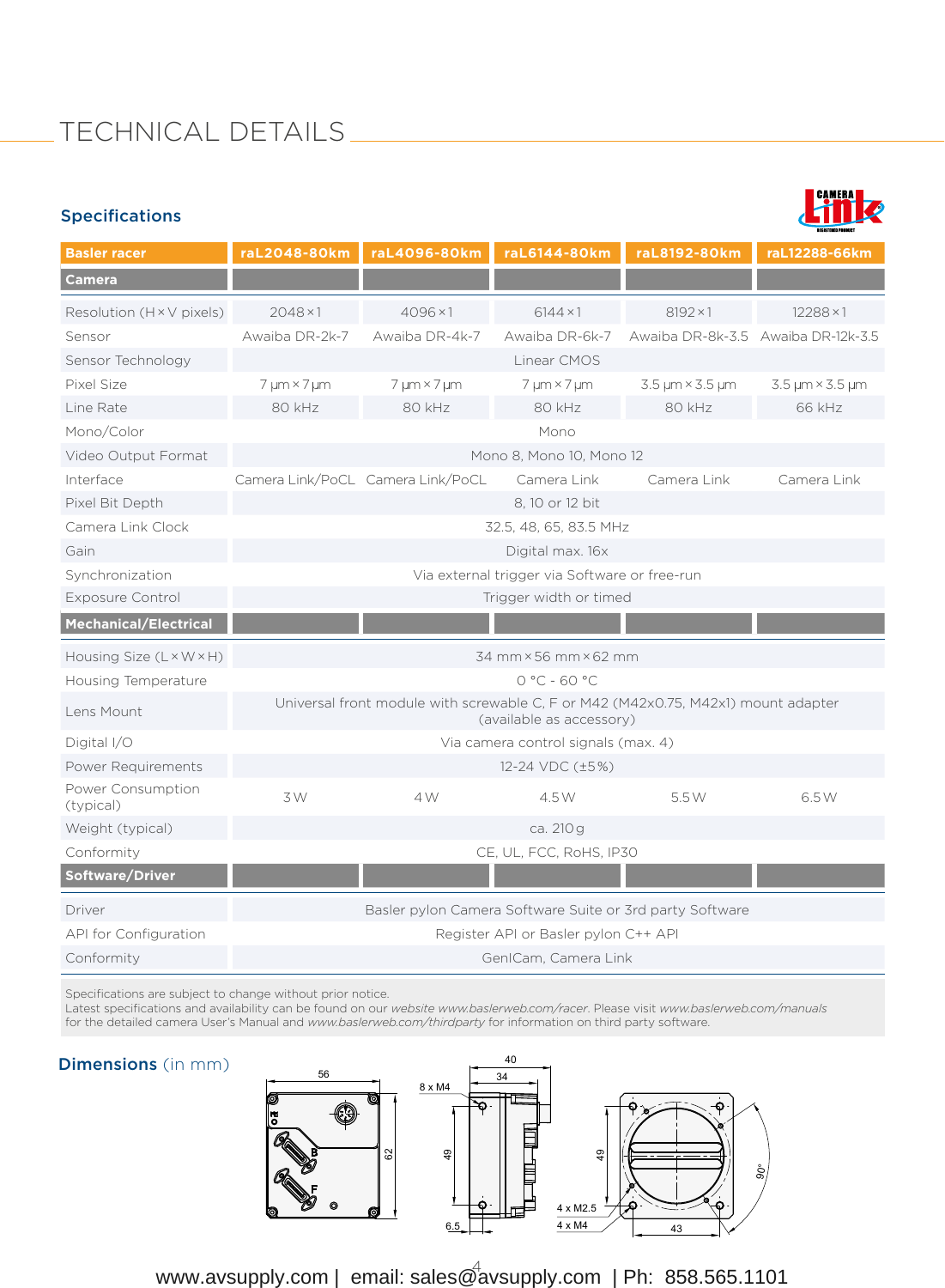#### Basler pylon Camera Software Suite

The pylon Camera Software Suite operates with all Basler line scan and area scan cameras - no matter what interface they use. It offers stable, reliable and flexible data exchange between Basler cameras and PCs, for Windows and Linux on x86 as well as on ARM based systems and OS X – at a very low CPU load.



The architecture of the pylon Camera Software Suite is based on GenICam Technology, which offers you easy access to the newest camera models and the latest features. Changes to an existing camera device in your application essentially become a plug-and-play process.

An easy-to-use set of tools lets you configure the camera's interface. Use the **pylon Viewer** to set camera parameters, to capture and display images, and to evaluate the camera.

The pylon **USB3 Vision Driver** fully supports the USB3 Vision standard. It allows Basler USB 3.0 cameras to use the full speed and bandwidth of USB 3.0 for image transmission while reducing resource load and using off-the-shelf hardware components.

The **pylon GigE Vision Drivers** quickly separate incoming packets carrying image data from other traffic on the network and make the data available for use by your vision application while requiring the lowest CPU resources.

The pylon **IEEE 1394b Driver** gives you access to a well-established interface technology, and the pylon **Camera Link Configuration Driver** offers comfortable access to all camera parameters of Basler's latest Camera Link families ace, aviator, and racer.

The **BCON Adapter API** allows easy implementation

of an adapter to communicate with the systems I²C interface. A ready to use sample adapter implementation is also provided.

The pylon Camera Software Suite also contains a powerful SDK that supports any type of application development. The pylon package contains the following main modules. Each one can be individually selected/ unselected during the installation process, preventing the installation of unneeded modules on your system:

- **USB3 Vision Driver**
- GigE Vision Filter Driver
- GigE Vision Performance Driver
- **IEEE 1394 Driver**
- **BCON Adapter API**
- **Camera Link Serial Communication Driver**
- **pylon Viewer**
- SDK for all cameras; C, C++, .NET (C#, [VB.NET,](http://VB.NET) ...); the 'pylon for Linux' version only supports the GigE and USB 3.0 interface via a C++ API

The pylon Camera Software Suite can be downloaded for free at *[www.baslerweb.com/pylon.](http://www.baslerweb.com/pylon)* For more information on the installation process, refer to the pylon Installation Guide. The helpful pylon Release Notes contain all improvements and bug fixes since the first pylon version.